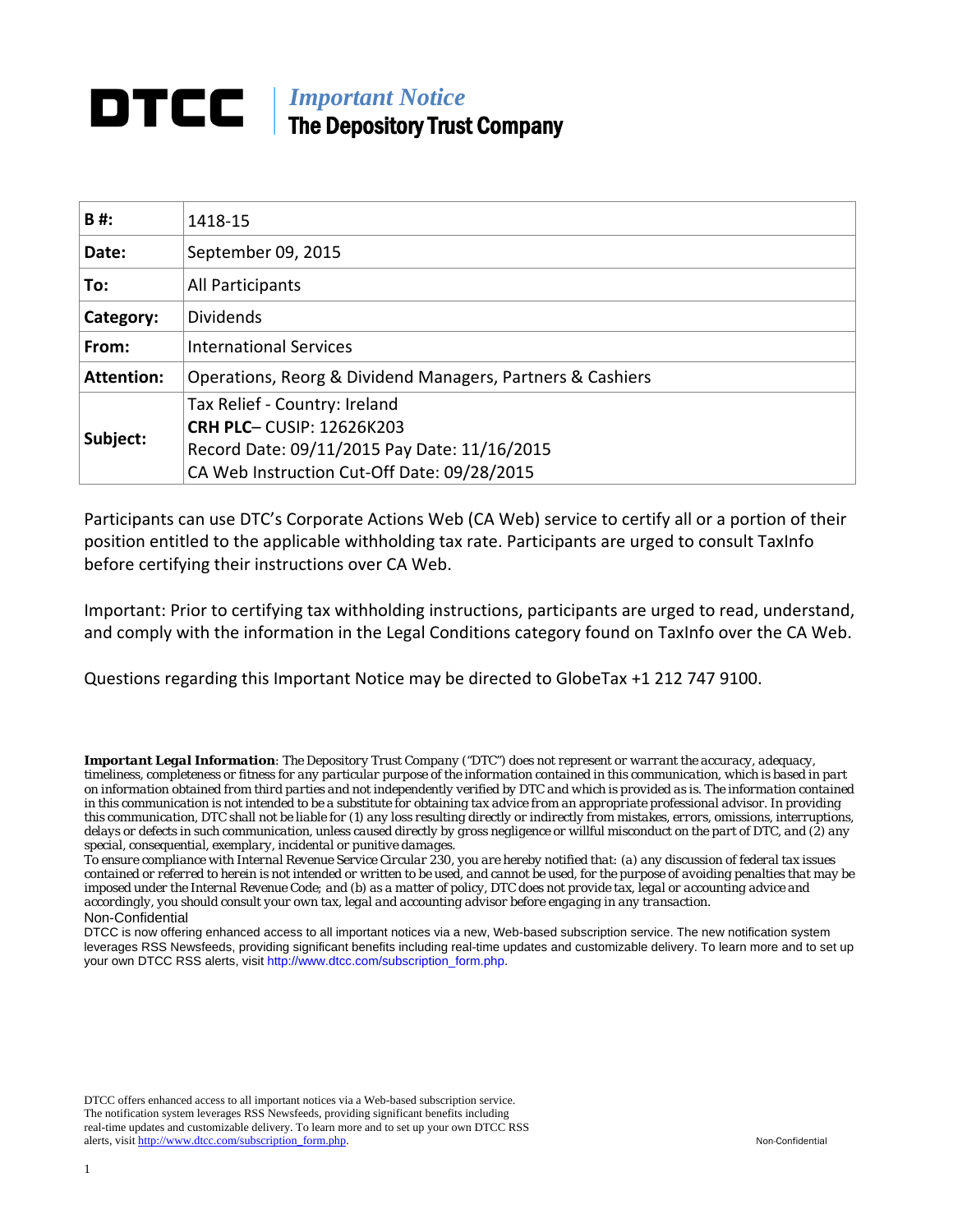

**CRH PLC** has announced a cash dividend and BNY Mellon acts as Depositary for the Depositary Receipt ("DR") program.

Participants can use DTC's Corporate Actions Web ("CA Web") instructions tab to certify all or a portion of their position entitled to the applicable withholding tax rate. Use of these instruction methods will permit entitlement amounts to be paid through DTC. By electing, Participants agree to the Agreements, Fees, Representations and Indemnification below.

On DR Pay Date, all U.S. resident holders may elect to receive this dividend exempt from Irish withholding tax of 20% provided they meet certain criteria. Non-U.S. residents or U.S. residents who do not meet the criteria will receive the dividend net of the full 20% Irish withholding tax with the ability to reclaim as outlined in the Long Form Eligibility Matrix.

# **DIVIDEND EVENT DETAILS**

| <b>COUNTRY OF ISSUANCE</b>                               | IRFI AND           |
|----------------------------------------------------------|--------------------|
| <b>ISSUE</b>                                             | <b>CRH PLC</b>     |
| CUSIP#                                                   | 12626K203          |
| <b>DEPOSITARY</b>                                        | <b>BNY MELLON</b>  |
| <b>DEPOSITARY RECEIPT</b><br>RECORD DATE                 | September 11, 2015 |
| <b>DEPOSITARY RECEIPT</b><br>PAY DATF                    | November 16, 2015  |
| DEPOSITARY RECEIPT<br>GROSS DIVIDEND RATE<br>ON PAY DATF | <b>TBA</b>         |
| ORD GROSS DIVIDEND<br>RATE ON PAY DATE                   | EUR 0.185          |
| <b>RATIO</b>                                             | 1 ORD : 1 DR       |
| STATUTORY WHT RATE                                       | 20%                |

| <b>FEES &amp; DEADLINES</b>       |                                                                                                                     |                |                         |         |                                   |  |
|-----------------------------------|---------------------------------------------------------------------------------------------------------------------|----------------|-------------------------|---------|-----------------------------------|--|
| <b>FILING METHOD</b>              | <b>MINIMUM FEE PER</b><br><b>PAYMENT</b><br><b>BATCH</b><br><b>FEES</b><br><b>BENEFICIAL OWNER</b><br><b>METHOD</b> |                |                         |         |                                   |  |
| <b>RELIEF AT</b><br><b>SOURCE</b> | <b>PAYMENT ON DR PAY</b><br><b>DATE</b>                                                                             | <b>VIA DTC</b> | Up to \$0.005<br>per DR | \$0     | September 28, 2015<br>$8:00$ P.M. |  |
| <b>LONG FORM</b>                  | POST-CA WEB<br>PROCESS; ONGOING                                                                                     | <b>CHECK</b>   | Up to \$0.01<br>per DR  | \$25.00 | December 1, 2019<br>5:00 P.M.     |  |

**Agreements, Fees, Representations and Indemnification of Participants and Beneficial Owners**

We hereby agree that this tax relief assistance service is wholly voluntary and discretionary and outside the terms and conditions of any applicable deposit agreement. We hereby accept and agree to pay the fees of BNY Mellon of up to \$0.01 per Depositary Receipt for the Long Form (with a minimum of \$25), and any other charges, fees or expenses payable by or due to BNY Mellon or its agents, including any custodian, in connection with the tax reclaim process, or to tax authorities or regulators (which fees, charges or expenses may be deducted from the dividend or any other distribution or by billing or otherwise in BNY Mellon's discretion). We hereby agree that any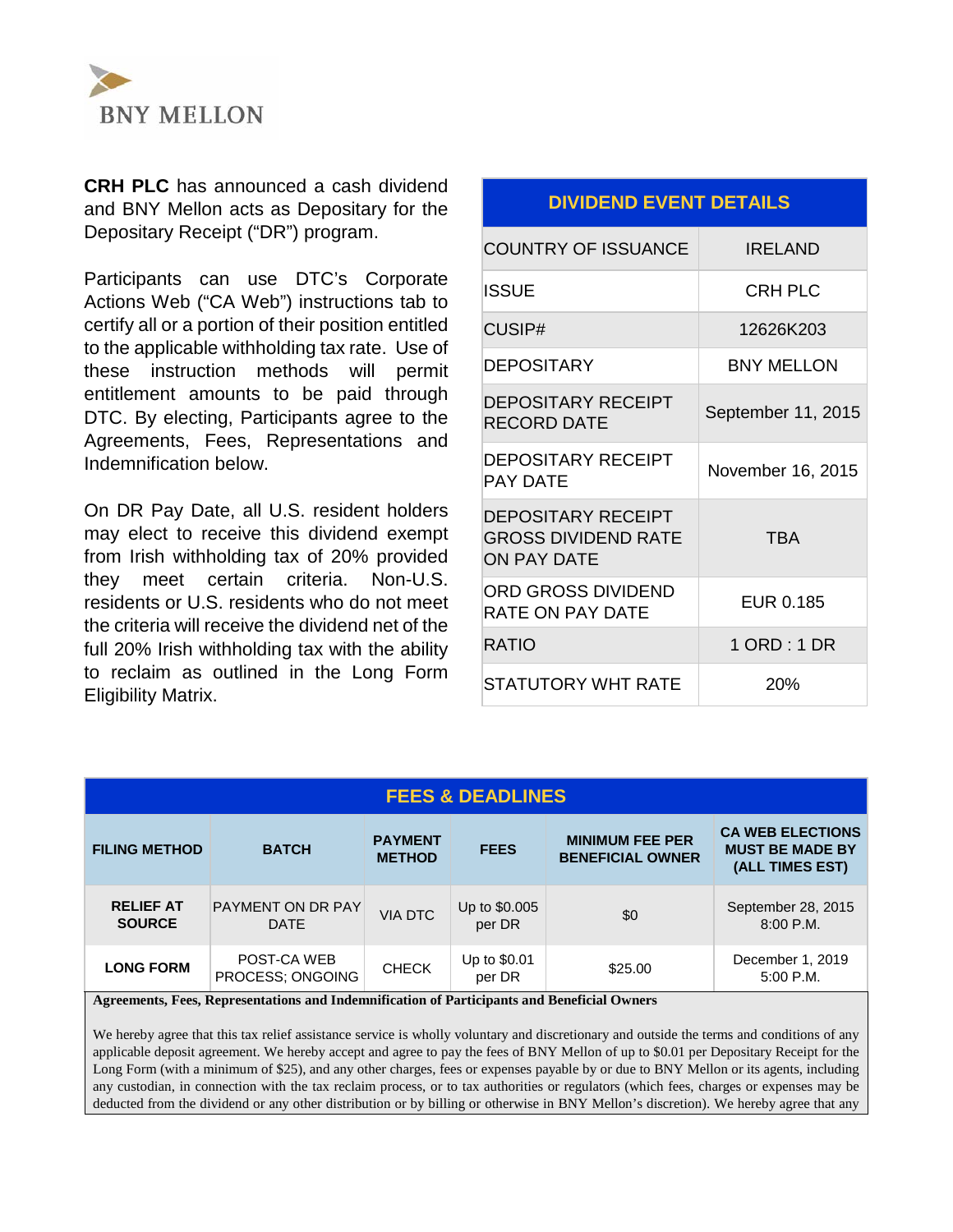such fees, charges or expenses may be due and payable whether or not a successful reduction in rate or reclamation is obtained. We hereby acknowledge that fees paid to BNY Mellon may be shared with its agents and affiliates.

We hereby agree that in addition to statutory and documentation requirements, and the deduction of fees, tax relief benefits will be subject to review and approval, and potential audits by the applicable custodian and applicable tax regulators, and that BNY Mellon is not providing any legal, tax, accounting or other professional advice on these matters and has expressly disclaimed any liability whatsoever for any loss howsoever arising from or in reliance hereto. Participants and/or investors should seek advice based upon their own particular circumstances from an independent tax advisor.

We certify that to the best of our knowledge that each of the beneficial owners identified are eligible for the preferential rates as stated and we declare that we have performed all the necessary due diligence to satisfy ourselves as to the accuracy of the information submitted to us by these beneficial owners.

We will be fully liable for any and all claims, penalties and / or interest, including without limitation, any foreign exchange fluctuations associated therewith. BNY Mellon shall not be liable for the failure to secure any tax relief. We expressly agree that BNY Mellon and its agents or affiliates shall not have any liability for, and we shall indemnify, defend and hold each of BNY Mellon and its agents and affiliates harmless from and against, any and all loss, liability, damage, judgment, settlement, fine, penalty, demand, claim, cost or expense (including without limitation fees and expenses of defending itself or enforcing this agreement) arising out of or in connection herewith.

# **RELIEF AT SOURCE (CA WEB) ELIGIBILITY MATRIX**

| <b>RATE</b><br><b>DESCRIPTION</b> | <b>RECLAIM RATE</b> | <b>ELIGIBLE RESIDENTS</b>                                    | <b>DOCUMENTATION</b><br><b>REQUIRED</b> |
|-----------------------------------|---------------------|--------------------------------------------------------------|-----------------------------------------|
| <b>UNFAVORABLE</b><br>20%         | $0\%$               | NON-TREATY COUNTRIES & NON-US RELEVANT<br><b>TERRITORIES</b> | <b>NONE</b>                             |
| <b>EXEMPT</b><br>$0\%$            | <b>20%</b>          | U.S. RESIDENT ENTITIES                                       | <b>NONE</b><br>(SEE NOTE)               |

Participating in Relief At Source is wholly voluntary and discretionary, however, it is the only way to obtain the reduced withholding tax rate on the payable date.

| <b>REQUIREMENTS FOR EXEMPT ELECTIONS</b> |                                                                                                                                                                                                                                                                                                                                                                                             |  |  |  |
|------------------------------------------|---------------------------------------------------------------------------------------------------------------------------------------------------------------------------------------------------------------------------------------------------------------------------------------------------------------------------------------------------------------------------------------------|--|--|--|
| <b>ELECTION CATEGORY</b>                 | <b>DESCRIPTION / CLARIFICATION</b>                                                                                                                                                                                                                                                                                                                                                          |  |  |  |
| <b>U.S. RESIDENTS</b>                    | The direct beneficial owner of the shares to be paid at the exempt rate has a valid U.S. address on<br>the participant's books and records on the record date. The participant is <b>not required</b> to provide<br>a U.S. Certification of Residence (Form 6166) but must have a valid U.S. address on their books<br>which has been certified by the beneficial owner through a W-9 Form. |  |  |  |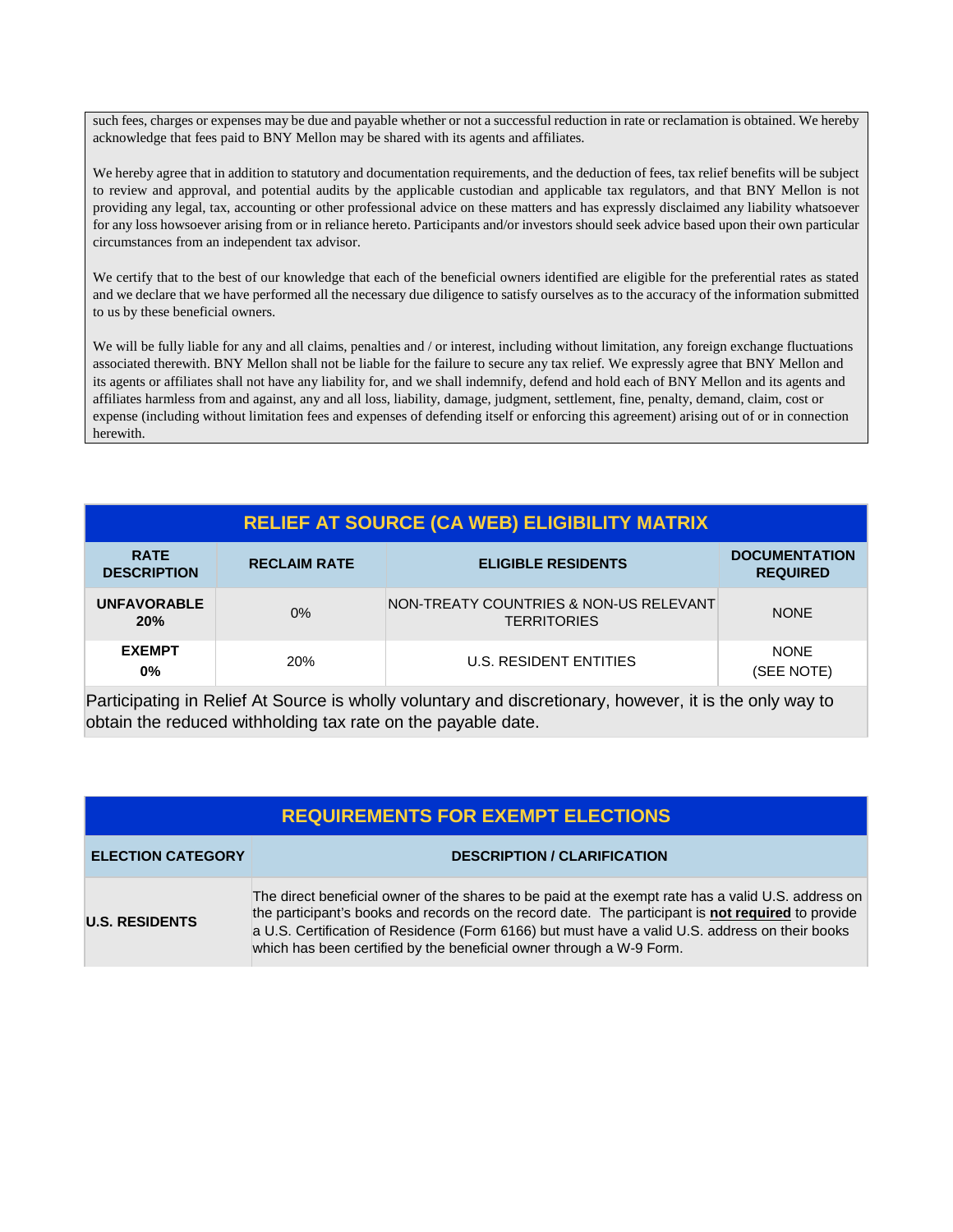# **Special Notes on U.S. Entities That Are Ineligible To Claim Through CA Web**

U.S. Partnerships and Trusts are entitled for tax relief via CA Web as follows:

## U.S. PARTNERSHIPS

For Irish Dividend Withholding Tax ("DWT") purposes, a partnership is viewed as a U.S. resident only to the extent that all of the partnership's underlying partners are U.S. residents. If all partners are U.S. residents, the partnership is entitled to exemption from DWT. If at least one partner is not a U.S. resident, no part of the partnership's position is entitled to exemption from DWT.

Withholding rate with Participant CA Web certification for partnerships whose partners are all U.S. residents: 0%

Withholding rate without Participant CA Web certification and for partnerships with at least 1 partner that is not a U.S. resident: 20%

In instances where the partnership has been taxed at source, the partnership (or a qualifying partner) may apply for a refund via a long form claim. For information on the requirements for filing such a claim, please contact BNY Mellon.

## U.S. TRUSTS

Taxable Trusts (for Irish DWT purposes, "discretionary trusts"): If a trust is taxable at the entity level and is able to obtain an IRS Form 6166 at the level of the trust, it is entitled to exemption from DWT.

Non-taxable trusts (for Irish DWT purposes, "non-discretionary trusts"): If a trust is not taxable at the entity level, eligibility for exemption from DWT depends on the residency of its underlying beneficiaries. If all beneficiaries are U.S. residents, the partnership is entitled to exemption from DWT. If at least one beneficiary is not a U.S. resident, no part of the trust's position is entitled to exemption from DWT and the trust's entire position is subject to the statutory rate of Dividend Withholding Tax.

Withholding rate with Participant CA Web certification for taxable trusts and non-taxable trusts whose beneficiaries are all U.S. residents: 0%

Withholding rate without Participant CA Web certification and for Non-taxable trusts with at least 1 non-U.S. resident: 20%

\*NOTE: The DWT provisions are set out in the (Irish) Taxes Consolidation Act 1997, Sections 172A-172M, as modified by changes therein contained in the (Irish) Finance Bill 2000, Sections 26 to 29.

A dividend withholding tax (DWT) of 20% applies to dividends paid by Republic of Ireland companies from April 6, 1999, however, in the case of DR holders such dividends may be paid at gross, (i.e. without deduction of DWT) where the underlying DR holder's address is:

A United States address on the register of DR maintained by a United States Depositary Bank. BNY Mellon acts as "Depositary Bank" (and acts as "Qualified Intermediary" as defined in Irish legislation\*).

A United States address on the records of a specified intermediary, located in the United States, of the Depositary Bank, through which the dividend is paid. (DTC acts as "Specified Intermediary" as defined in Irish legislation\*).

To ensure that underlying DR holders with U.S. addresses receive their **CRH** dividends gross please notify DTC, via CA Web, no later than **September 28, 2015**, as to the declaration of the DR amount representing Exempt and Liable DR holders of record date **September 11, 2015**.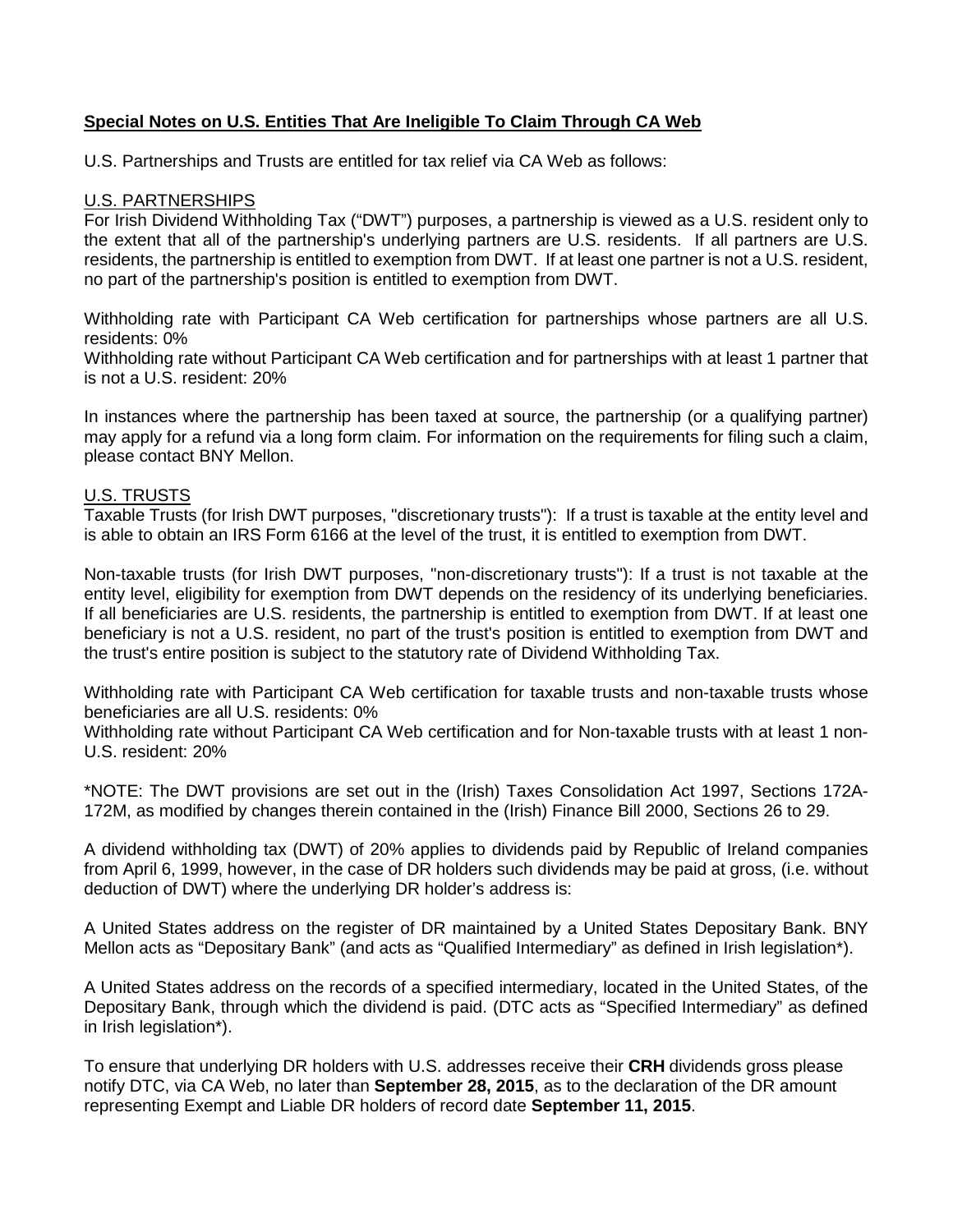| <b>LONG FORM ELIGIBILITY MATRIX</b>                             |                               |                                                                                                                                                                                                                                                                                                                                                                                                                                                                                                                                                                                                                                                                                                                                                                                                |                                                                                                                                                                                                                                    |  |  |
|-----------------------------------------------------------------|-------------------------------|------------------------------------------------------------------------------------------------------------------------------------------------------------------------------------------------------------------------------------------------------------------------------------------------------------------------------------------------------------------------------------------------------------------------------------------------------------------------------------------------------------------------------------------------------------------------------------------------------------------------------------------------------------------------------------------------------------------------------------------------------------------------------------------------|------------------------------------------------------------------------------------------------------------------------------------------------------------------------------------------------------------------------------------|--|--|
| <b>RATE</b><br><b>DESCRIPTION</b>                               | <b>RECLAIM</b><br><b>RATE</b> | <b>ELIGIBLE RESIDENTS</b>                                                                                                                                                                                                                                                                                                                                                                                                                                                                                                                                                                                                                                                                                                                                                                      | <b>DOCUMENTATION</b><br><b>REQUIRED</b>                                                                                                                                                                                            |  |  |
| <b>EXEMPT U.S.</b><br>0%                                        | 20%                           | <b>U.S. RESIDENT ENTITIES</b><br>(CLAIMED UNFAVORABLE THROUGH CA WEB)                                                                                                                                                                                                                                                                                                                                                                                                                                                                                                                                                                                                                                                                                                                          | <b>1. COVER LETTER</b><br>2. DTC PARTICIPANT<br>POWER OF ATTORNEY                                                                                                                                                                  |  |  |
| <b>EXEMPT</b><br>NON-U.S.<br>0%                                 | 20%                           | ALBANIA, ARMENIA, AUSTRALIA, AUSTRIA, BAHRAIN,<br>BELARUS, BELGIUM, BOSNIA & HERZEGOVINA,<br>BOTSWANA, BULGARIA, CANADA, CHILE, CHINA,<br>CROATIA, CYPRUS, CZECH REPUBLIC, DENMARK,<br>EGYPT, ESTONIA, ETHIOPIA, FINLAND, FRANCE,<br>GEORGIA, GERMANY, GREECE, HONG KONG,<br>HUNGARY, ICELAND, INDIA, ISRAEL, ITALY, JAPAN,<br>KOREA, KUWAIT, LATVIA, LITHUANIA, LUXEMBOURG,<br>MACEDONIA, MALAYSIA, MALTA, MEXICO, MOLDOVA,<br>MONTENEGRO, MORROCO, THE NETHERLANDS, NEW<br>ZEALAND, NORWAY, PAKISTAN, PANAMA, POLAND,<br>PORTUGAL, QATAR, ROMANIA, RUSSIA, SAUDI<br>ARABIA, SERBIA, SINGAPORE, SLOVAK REPUBLIC,<br>SLOVENIA, SOUTH AFRICA, SPAIN, SWEDEN,<br>SWITZERLAND, THAILAND, THE REPUBLIC OF<br>TURKEY, UKRAINE, UNITED ARAB EMIRATES, UNITED<br>KINGDOM, UZBEKISTAN, VIETNAM, ZAMBIA | 1. COVER LETTER<br>2. DTC PARTICIPANT<br>POWER OF ATTORNEY<br>3. BENEFICIAL OWNER<br>POWER OF ATTORNEY<br>4. DIVIDEND<br><b>WITHHOLDING TAX</b><br><b>REFUND CLAIM FORM</b><br>5. NON-RESIDENT V2<br><b>FORM</b>                   |  |  |
| <b>EXEMPT</b><br><b>ELIGIBLE IRISH</b><br><b>ENTITIES</b><br>0% | 20%                           | IRISH RESIDENT COMPANIES, PENSION SCHEMES,<br>QUALIFYING EMPLOYEE SHARE OWNERSHIP<br>TRUSTS, COLLECTIVE INVESTMENT UNDERTAKINGS<br>OR CHARITIES                                                                                                                                                                                                                                                                                                                                                                                                                                                                                                                                                                                                                                                | 1. COVER LETTER<br>2. DTC PARTICIPANT<br>POWER OF ATTORNEY<br>3. BENEFICIAL OWNER<br>POWER OF ATTORNEY<br>4. DIVIDEND<br><b>WITHHOLDING TAX</b><br><b>REFUND CLAIM FORM</b><br><b>5. COMPOSITE RESIDENT</b><br>V <sub>3</sub> FORM |  |  |

| <b>DESCRIPTION OF VARIOUS DOCUMENTATION</b> |                                                                                                                                                                                                                        |                                  |                                                              |  |  |
|---------------------------------------------|------------------------------------------------------------------------------------------------------------------------------------------------------------------------------------------------------------------------|----------------------------------|--------------------------------------------------------------|--|--|
| <b>DOCUMENT NAME</b>                        | <b>DESCRIPTION</b>                                                                                                                                                                                                     | <b>ORIGINAL /</b><br><b>COPY</b> | <b>SIGNATURE</b><br><b>REQUIREMENT</b>                       |  |  |
| <b>COVER LETTER</b><br>(APPENDIX A)         | Cover letter required for all long-form claims                                                                                                                                                                         | ORIGINAL                         | DTC PARTICPANT                                               |  |  |
| <b>DWT REFUND</b><br><b>CLAIM FORM</b>      | Claim for repayment of Irish tax on dividends form.                                                                                                                                                                    | ORIGINAL                         | DTC PARTICPANT OR<br><b>FINAL BENEFICIAL</b><br><b>OWNER</b> |  |  |
| <b>NON-RESIDENT V2</b><br><b>FORM</b>       | Irish dividend withholding tax exemption declaration form<br>for non-U.S relevant territory beneficial owners. This form<br>needs to be certified by the beneficial owner's local tax<br>office for non-U.S. entities. | ORIGINAL                         | DTC PARTICPANT OR<br><b>FINAL BENEFICIAL</b><br><b>OWNER</b> |  |  |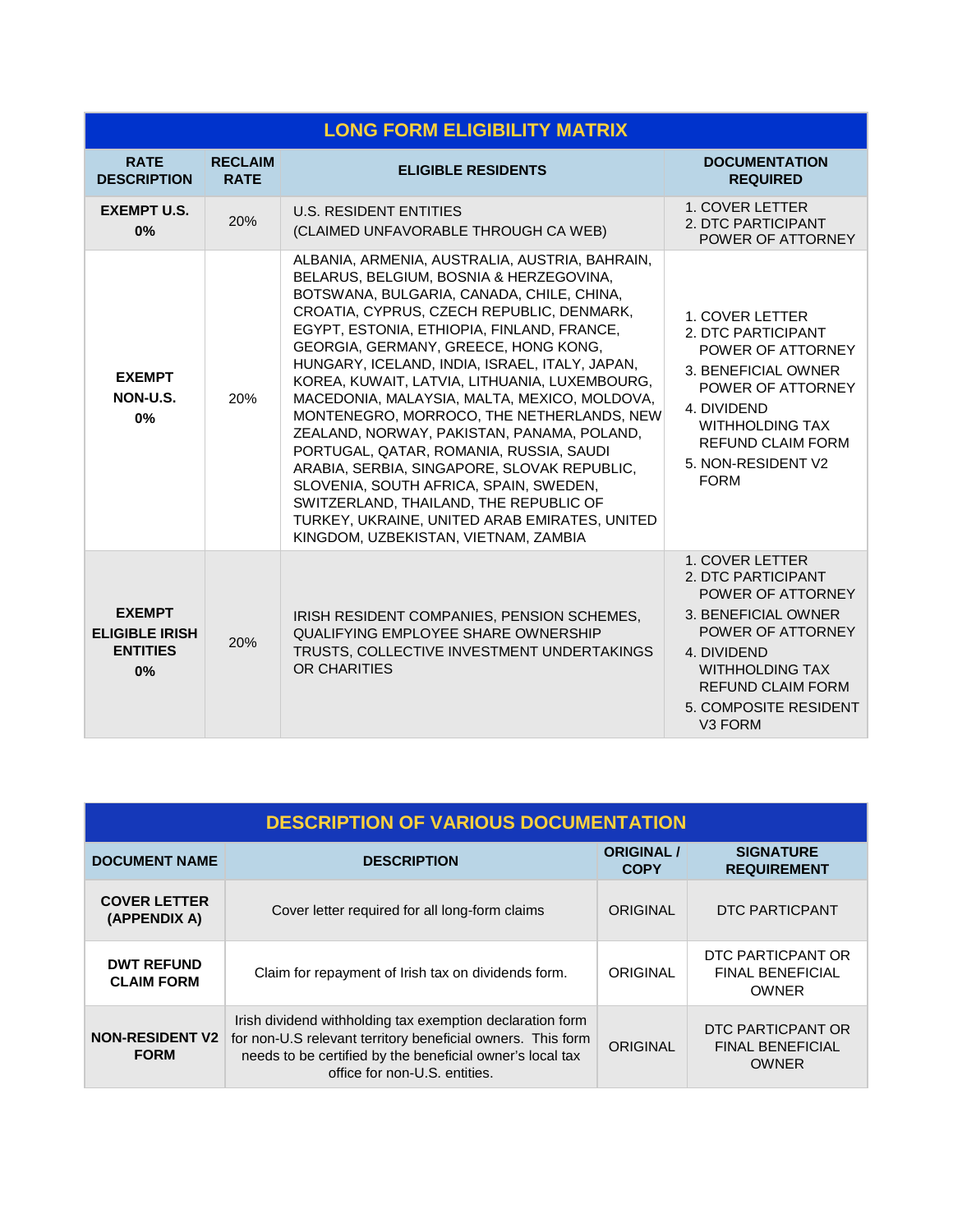| <b>COMPOSITE</b><br><b>RESIDENT V3 FORM</b>                           | Irish dividend withholding tax exemption declaration form<br>for eligible Irish beneficial owners.                                                                                                                                                                               | ORIGINAL    | DTC PARTICPANT OR<br><b>FINAL BENEFICIAL</b><br><b>OWNER</b> |
|-----------------------------------------------------------------------|----------------------------------------------------------------------------------------------------------------------------------------------------------------------------------------------------------------------------------------------------------------------------------|-------------|--------------------------------------------------------------|
| <b>BENEFICIAL</b><br><b>OWNER POWER OF</b><br><b>ATTORNEY</b>         | A document issued by the beneficial owner to the DTC<br>Participant if the Participant is signing the Dividend<br>Withholding Tax Refund Claim Form or Non-Resident V2<br>form on behalf of the beneficial owner. This document<br>must be on the beneficial owner's letterhead. | <b>COPY</b> | <b>FINAL BENEFICIAL</b><br><b>OWNER</b>                      |
| DTC PARTICIPANT<br><b>POWER OF</b><br><b>ATTORNEY</b><br>(APPENDIX B) | A document issued by the DTC Participant to the<br>Depositary authorizing the Depositary to file the long form<br>reclaim and receive payment on the Participant's behalf.<br>This document must be on the DTC Participant's<br>letterhead.                                      | COPY        | DTC PARTICIPANT                                              |

| <b>CONTACT DETAILS</b>   |                                         |  |  |  |
|--------------------------|-----------------------------------------|--|--|--|
| <b>PRIMARY CONTACT</b>   | LAURA GALLO                             |  |  |  |
| DOMESTIC PHONE (U.S.)    | 1-800-915-3536                          |  |  |  |
| DOMESTIC FAX (U.S.)      | 1-800-985-3536                          |  |  |  |
| INTERNATIONAL PHONE      | 1-212-747-9100                          |  |  |  |
| <b>INTERNATIONAL FAX</b> | 1-212-747-0029                          |  |  |  |
| EMAIL ADDRESS            | IRELANDESP@GLOBETAX.COM                 |  |  |  |
| <b>COMPANY</b>           | <b>GLOBETAX AS AGENT FOR BNY MELLON</b> |  |  |  |
| <b>STREET ADDRESS</b>    | 90 BROAD STREET, 16th FLOOR             |  |  |  |
| CITY/STATE/ZIP           | NEW YORK, NY 10004                      |  |  |  |
| ADDITIONAL CONTACTS      | APRIL RICHLAND                          |  |  |  |



# powered by **GLOBETAX**

BNY Mellon offers ESP powered by GlobeTax, which allows for the secure and simplified transfer of beneficial owner level data from the Participant to BNY Mellon, and creates applicable documentation on the Participant's behalf. These claims should be submitted through the following website:

## [https://esp.globetax.com](https://esp.globetax.com/)

Please use the above contact information if you have any questions about this process. This system is available for Long Form claims.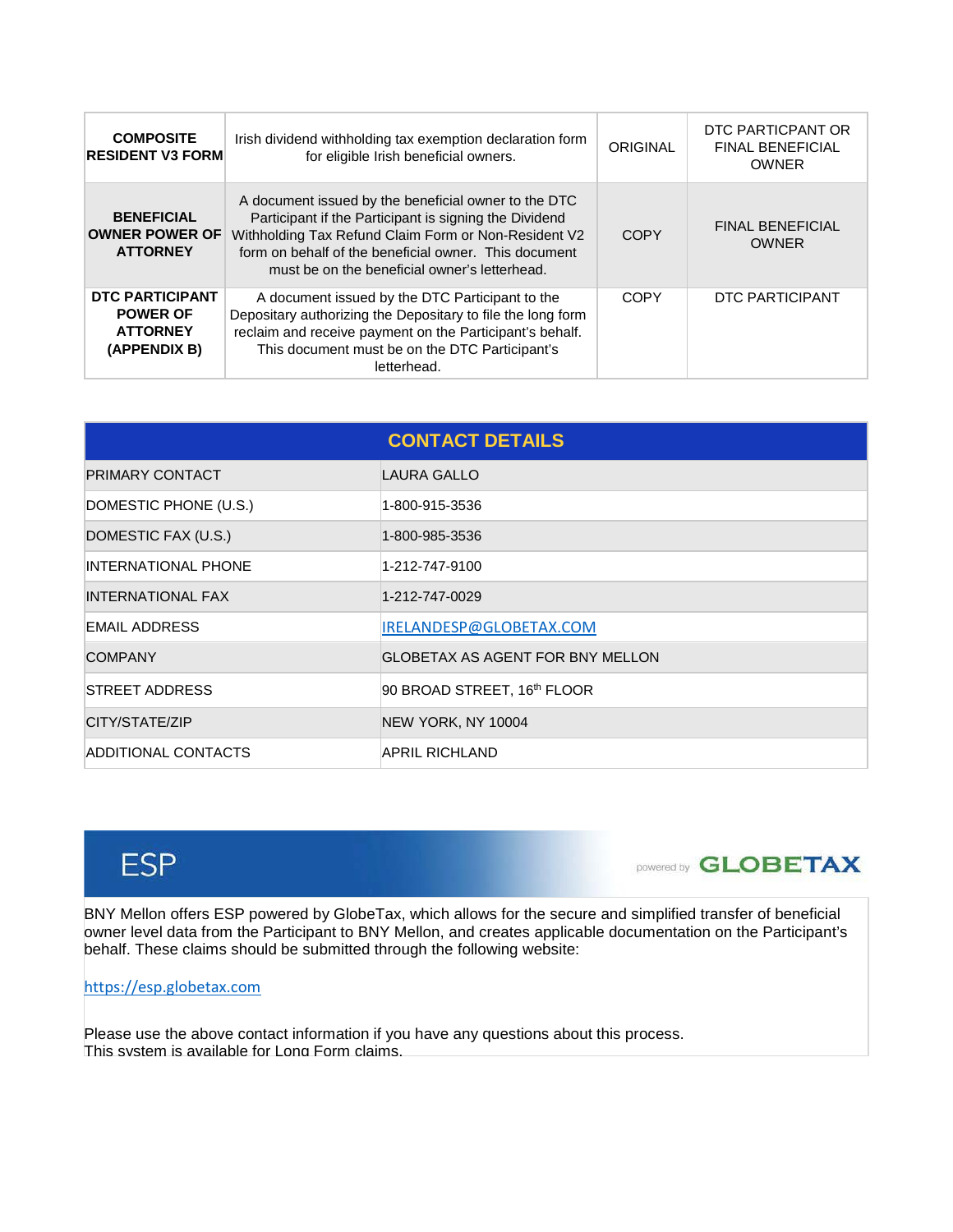| <b>FREQUENTLY ASKED QUESTIONS (FAQs)</b>                                                                                                                                   |                                                                                                                                                                                                                                                                                                                                                                                                                                                                                                                                                                                                                                                     |  |  |  |
|----------------------------------------------------------------------------------------------------------------------------------------------------------------------------|-----------------------------------------------------------------------------------------------------------------------------------------------------------------------------------------------------------------------------------------------------------------------------------------------------------------------------------------------------------------------------------------------------------------------------------------------------------------------------------------------------------------------------------------------------------------------------------------------------------------------------------------------------|--|--|--|
| <b>QUESTION</b>                                                                                                                                                            | <b>ANSWER</b>                                                                                                                                                                                                                                                                                                                                                                                                                                                                                                                                                                                                                                       |  |  |  |
| WHAT IS THE DIFFERENCE BETWEEN THE V2 FORMS A,<br>B, AND C AND WHICH ONE NEEDS TO BE COMPLETED?                                                                            | THE V2 FORMS A, B, AND C EACH PERTAIN TO<br>DIFFERENT ENTITY TYPES AND SHOULD BE SELECTED<br>BASED ON THE STRUCTURE OF THE FINAL<br>BENEFICIARY. QUALIFYING NON-RESIDENT<br>INDIVIDUALS MUST USE THE V2A, QUALIFYING NON-<br>RESIDENT COMPANIES MUST USE THE V2B, AND ALL<br>OTHER QUALIFYING NON-RESIDENT PERSONS (NOT<br>BEING AN INDIVIDUAL OR A COMPANY) MUST USE THE<br>V2C.                                                                                                                                                                                                                                                                   |  |  |  |
| CAN I SUBMIT A TRUST AGREEMENT IN LIEU OF A POA<br>SIGNED BY THE BENEFICIAL OWNER?                                                                                         | YES, BUT A LIMITED POA SIGNED BY THE PARTICIPANT<br>MUST BE ACCOMPANIED BY THE TRUST AGREEMENT.                                                                                                                                                                                                                                                                                                                                                                                                                                                                                                                                                     |  |  |  |
| HOW LONG DOES IT TAKE FOR LONG-FORM CLAIMS TO<br><b>BE PAID?</b>                                                                                                           | WE ESTIMATE IT TAKES 4 MONTHS FOR LONG FORM<br><b>CLAIMS TO BE PAID.</b>                                                                                                                                                                                                                                                                                                                                                                                                                                                                                                                                                                            |  |  |  |
| DOES THE LONG-FORM PROCESS HAVE A MINIMUM<br>POSITION REQUIRMENT PER BENEFICIAL OWNER?                                                                                     | NO, THERE IS A MINIMUM FEE OF \$25 PER BENEFICIAL<br>OWNER WHICH MAY BE WAIVED ON AN EXCEPTIONAL<br>BASIS FOR CLIENTS RECLAIMING LESS THAN \$50. IN<br>SUCH INSTANCES A FEE OF 50% OF THE RECLAIMED<br>AMOUNT WILL BE APPLIED.                                                                                                                                                                                                                                                                                                                                                                                                                      |  |  |  |
| WHAT IS THE STATUTE OF LIMITATIONS FOR FILING<br><b>IRISH RECLAIMS?</b>                                                                                                    | IT IS 4 YEARS FROM THE END OF THE YEAR IN WHICH<br>THE DIVIDEND PAID. CLAIMS RECEIVED AFTER OUR<br>SUBMISSION DEADLINE WILL BE FILED ON A BEST<br><b>EFFORT BASIS.</b>                                                                                                                                                                                                                                                                                                                                                                                                                                                                              |  |  |  |
| WHAT HAPPENS IF THE PARTICIPANT DOES NOT MAKE A ALL SHARES WILL BE WITHHELD AT THE 20% TAX RATE.<br>CA WEB ELECTION WITHIN THE SPECIFIED CA WEB<br><b>ELECTION WINDOW?</b> | YOU WILL HAVE AN OPPORTUNITY TO FILE LONG-FORM<br>IF THIS TRANSPIRES.                                                                                                                                                                                                                                                                                                                                                                                                                                                                                                                                                                               |  |  |  |
| WILL BNY MELLON ACCEPT CLAIMS FILED DIRECTLY TO<br>THEM BY THE BENEFICIAL OWNERS?                                                                                          | NO, BNY MELLON ONLY ACCEPTS CLAIMS FILED BY THE<br>DTC PARTICIPANT WHO WAS HOLDING THE<br>SECURITIES THROUGH DTC AND ONLY TO THE EXTENT<br>THAT DTC HAS REPORTED THESE HOLDINGS TO US AS<br>VALID RECORD DATE HOLDINGS. BENEFICIAL OWNERS<br>ARE REQUIRED TO FILE THEIR CLAIMS THROUGH THE<br>CUSTODY CHAIN TO THE DTC PARTICIPANT OF<br>RECORD. ALL CLAIMS NOT RECEIVED DIRECTLY FROM<br>THE DTC PARTICIPANT WILL BE RETURNED TO THE<br>BENEFICIAL OWNER.                                                                                                                                                                                          |  |  |  |
| IS THE PROCESS FOR TAX RELIEF OFFERED BY BNY<br>MELLON AN OPTIONAL PROCESS?                                                                                                | YES, THIS IS A DISCRETIONARY, OPTIONAL SERVICE,<br>HOWEVER, IN THE IRISH MARKET; THE IRISH REVENUE<br>COMMISSIONERS WILL NOT ACCEPT CLAIMS FROM<br>ANYONE EXCEPT BNY MELLON WITHOUT A PROPER<br>CERTIFICATION OF PAYMENT ISSUED BY BNY MELLON<br>WHICH VALIDATES THE RECORD DATE POSITIONS<br>CLAIMED. CLAIMS SUCH AS CLAIMS FILED UNDER A<br>EUROPEAN COURT OF JUSTICE ("ECJ") RULING MAY BE<br>FILED DIRECTLY TO THE IRISH REVENUE<br>COMMISSIONERS WITH A PROPER TAX<br>VOUCHER/CERTIFICATION OF PAYMENT ISSUED BY<br>BNY MELLON. THESE FORMS ALSO MUST BE SECURED<br>BY BNY MELLON AND ARE SUBJECT TO A FEE OF \$0.01<br>PER DEPOSTARY RECEIPT. |  |  |  |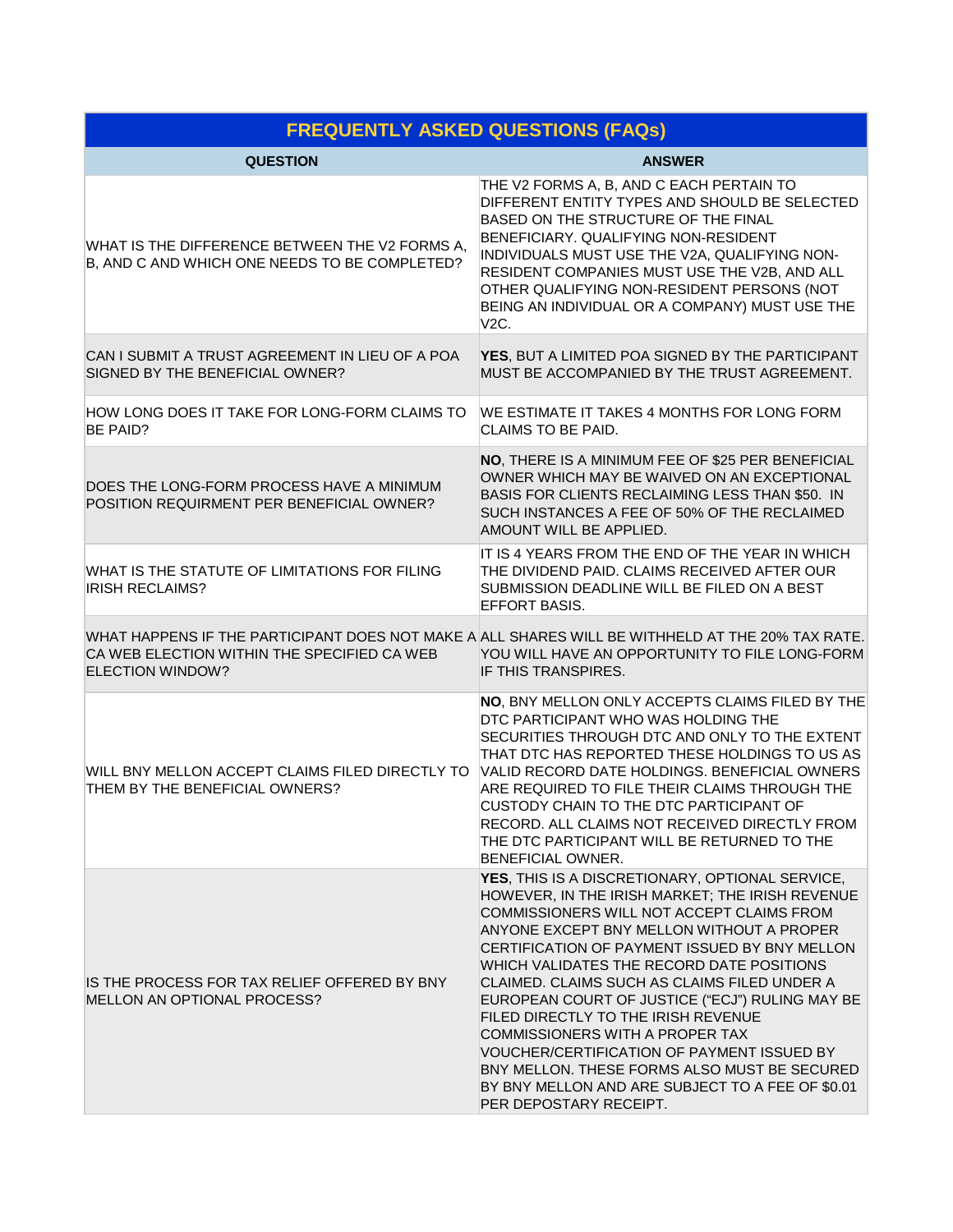| IS THIS LONG FORM PROCESS FREE OF CHARGE? | <b>NO. THIS TAX RECLAIM ASSISTANCE SERVICE IS</b><br>WHOLLY VOLUNTARY AND DISCRETIONARY AND<br>OUTSIDE THE TERMS AND CONDITIONS OF ANY<br>APPLICABLE DEPOSIT AGREEMENT. FEES WILL BE<br>CHARGED FOR THIS ASSISTANCE SERVICE OF UP TO<br>\$0.01 PER DEPOSITARY RECEIPT WITH A MINIMUM OF<br>\$25.00. RECLAIMS RECEIVED POST DEADLINE CANNOT<br>BE ASSURED AND MAY BE SUBJECT TO A CUSTODIAL<br>FEE AND ANY OTHER CHARGES, FEES OR EXPENSES<br>PAYABLE BY OR DUE TO BNY MELLON OR ITS AGENTS.<br>INCLUDING THE CUSTODIAN OR AUTHORITIES. IN<br>ADDITION, CHARGES MAY APPLY TO ANY LONG FORM<br>CLAIMS REJECTED OR NOT ACCEPTED BY THE IRISH<br>REVENUE COMMISSIONERS. FEES PAID TO BNY<br>MELLON MAY BE SHARED WITH ITS AGENTS AND |
|-------------------------------------------|----------------------------------------------------------------------------------------------------------------------------------------------------------------------------------------------------------------------------------------------------------------------------------------------------------------------------------------------------------------------------------------------------------------------------------------------------------------------------------------------------------------------------------------------------------------------------------------------------------------------------------------------------------------------------------------------------------------------------------|
|                                           | AFFILIATES.                                                                                                                                                                                                                                                                                                                                                                                                                                                                                                                                                                                                                                                                                                                      |

#### **\*NOTE: Participants using the DTC CA Web system agree that the following criteria have been met:**

- 1. The Participant has determined that the direct beneficial owner of the shares (individual or legal entity) is a resident of the United States who is eligible for the 0% Irish withholding tax rate. The direct beneficial owner of the shares to be paid at the exempt rate has a U.S. address on the participant's books and records. (For these beneficial owners, supporting documentation for CA Web certification of the exempt rate consists of the books and records of the participant, showing a U.S. address for the direct beneficial owner, and need not be supported by a certificate of U.S. tax residence or by an application for exemption from Irish dividend withholding tax.) This is not tax advice. Please consult your tax advisor.
- 2. The Participant hereby certifies that it will indemnify BNY Mellon (and its agents) for any liability it may incur as a result of reliance upon information provided by such Participant in connection with a CA Web election, a claim for refund, or a failure to provide information requested by the Irish Tax Authorities**.** BNY Mellon shall not be liable for any failure to secure a refund.
- 3. The Participant shall be liable for any loss due to foreign exchange fluctuations.
- 4. The Participant agrees to immediately return to BNY Mellon any funds erroneously received as a result of an improper CA Web election or refund claim. In addition, the Participant agrees to pay any interest, additions to tax or penalties thereon.

#### **Warning and Disclaimer**

BNY Mellon will not be responsible for the truth or accuracy of any submissions received by it and all Participants and holders, whether or not following the procedures set forth herein or otherwise submitting any information, agree to indemnify and hold harmless BNY Mellon and its agents for any and all losses, liabilities and fees (including reasonable fees and expenses of counsel) incurred by any of them in connection herewith or arising herefrom. BNY Mellon and its agents will be relying upon the truth and accuracy of any and all submissions received by them in connection with the tax relief process and shall hold all participants and DR holders liable and responsible for any losses incurred in connection therewith or arising there from. There is no guarantee that the applicable tax authorities will accept submissions for relief. Neither BNY Mellon nor its agents shall be responsible or liable to any holders of DRs in connection with any matters related to, arising from, or in connection with the tax relief process described herein. See also "**Agreements, Fees, Representations and Indemnification**" above.

All tax information contained in this Important Notice is based on a good faith compilation of information obtained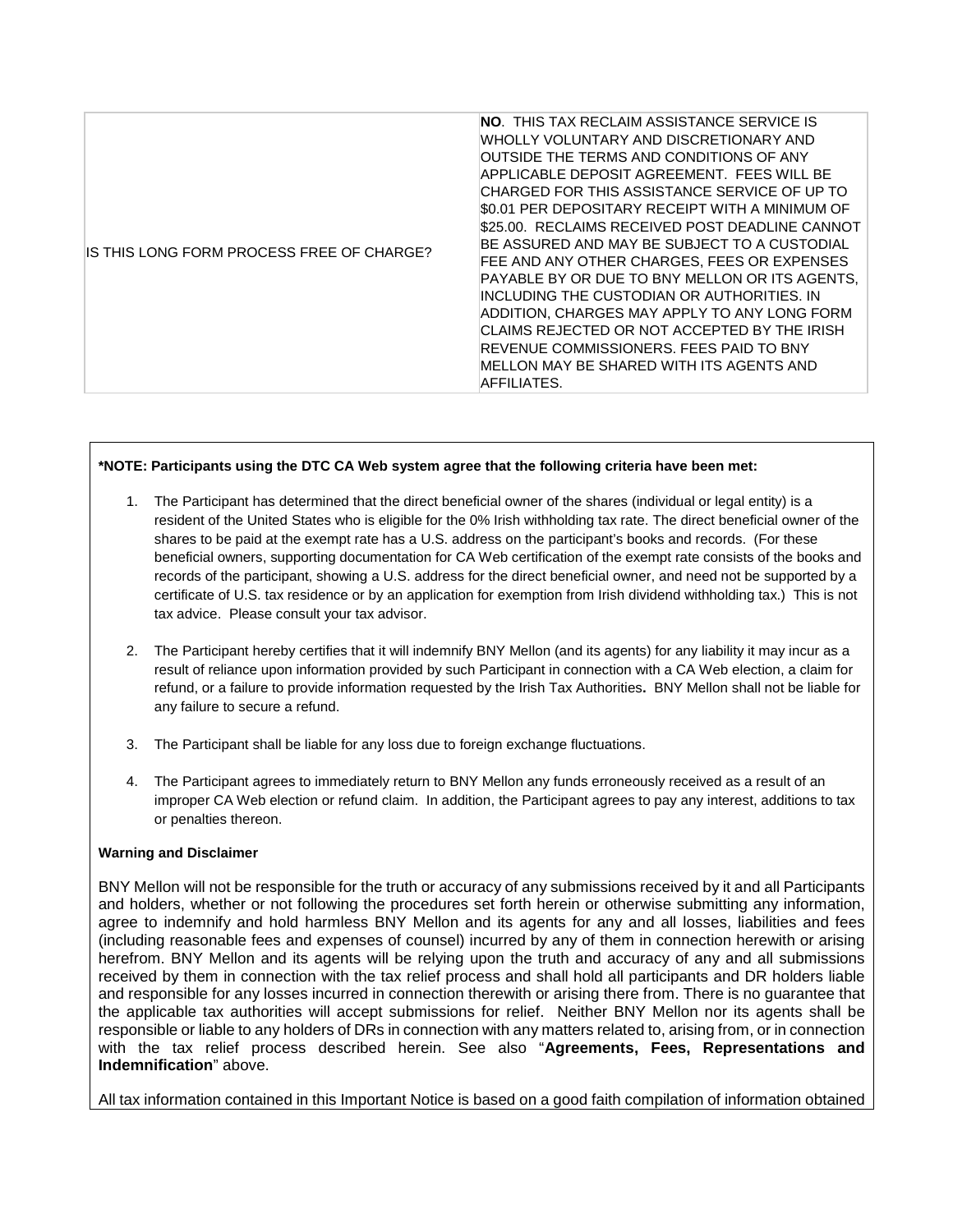and received from multiple sources. The information is subject to change. Actual deadlines frequently vary from the statutory deadlines because of local market conditions and advanced deadlines set by local agents. To mitigate risk it is strongly advised that DTC Participants file their claims as soon as possible as the depositary and/or their agents will not be liable for claims filed less than six months before the specified deadline. In the event that local market rules, whether implemented by a local agent or a Tax Authority, conflict with the information provided in the important notice, either prior to or after publication, the local market rules will prevail.

# \*IRISH INDIVIDUALS **DO NOT** QUALIFY FOR 20% REFUND.

# **\*\*THE BENEFICIAL OWNER MUST NOT BE CONTROLLED OR OWNED BY IRISH RESIDENTS**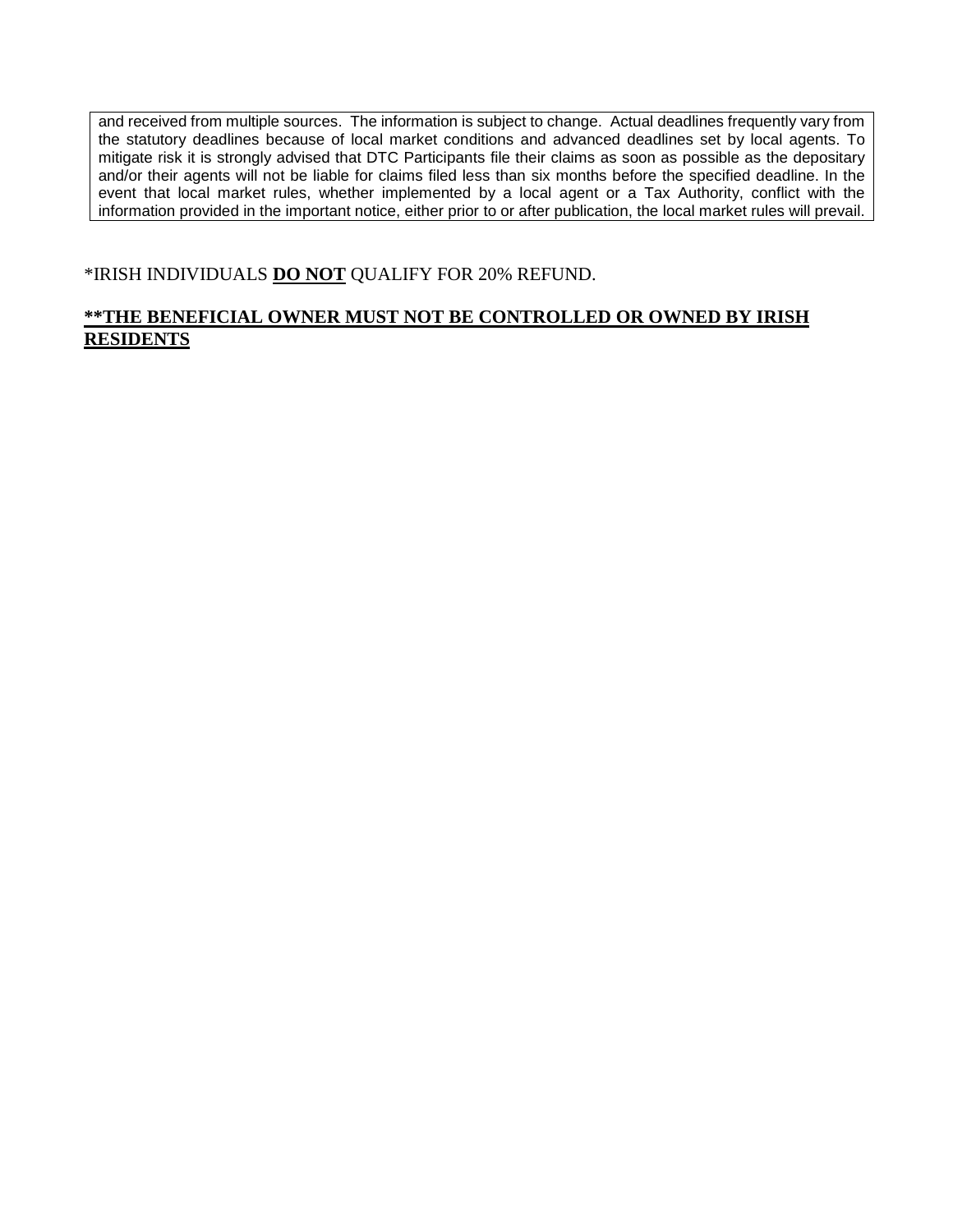## **APPENDIX A – COVER LETTER (DTC Participant's Letterhead)**

GlobeTax as agent for BNY Mellon 90 Broad Street, 16th Floor New York, New York 10004-2205 Phone: 1-800-915-3536 Fax: 1-800-985-3536 ATTN: Irish Reclaims

# **Re: Withholding Certification for CRH PLC ; CUSIP# 12626K203**

We, <DTC Participant Name>, a Specified Intermediary (SI) by virtue of our agreement with DTC, also known under DTC participant number **<0000>,** acting on behalf of the beneficial owners of the DR income specified below claim repayment of **XXX EUR.** This repayment is in respect of DWT deducted from a relevant distribution made by **CRH PLC (Cusip: 12626K203)** on the record date of **11 SEPTEMBER 2015** We declare that the beneficial owners of the dividends to which this repayment claim relates are entitled to receive the distribution without the deduction of DWT in accordance with Chapter 8A, Part 6 of the Taxes Consolidation Act, 1997 due to **<Beneficial Owners Country of Residence>** membership in the EU or because of an existing Double Taxation Treaty between **<Beneficial Owners' Country of Residence>** and Ireland. In addition, we hereby state that these shares are held in a nominee capacity only and we therefore receive no beneficial interest from them; all monies repaid by Revenue will be paid to the underlying beneficial owners.

Below is the list of beneficial owners and their respective holdings, which total <Number of DRs held> DRs. *Please note the ratio for this dividend of Ordinary shares to DRs is 1 : 1.* The information is as follows:

| <b>Beneficial Owner Name</b> | <b>Address</b> | Taxpayer I.D. Number | # of $DR(s)$ | # of Ordinary Shares |
|------------------------------|----------------|----------------------|--------------|----------------------|
|                              |                |                      |              |                      |
| 2.                           |                |                      |              |                      |
| 3.                           |                |                      |              |                      |
| -4.                          |                |                      |              |                      |
| 5.                           |                |                      |              |                      |
|                              |                |                      |              |                      |

We ask that BNY Mellon apply to the Irish Revenue Commissioners for the reduced withholding tax rate on the above beneficial owners' behalf. Please contact the undersigned at **[SIGNATORY'S TELEPHONE NUMBER]** or via email at **[SIGNATORY'S EMAIL ADDRESS]** should you have any questions.

We hereby agree that this tax reclaim assistance service is wholly voluntary and discretionary and outside the terms and conditions of any applicable deposit agreement. We hereby accept and agree to pay the fees of BNY Mellon of up to \$0.01 per Depositary Receipt for standard Long Form tax reclaim (with a minimum of \$25.00), and any other charges, fees or expenses payable by or due to BNY Mellon or its agents, including any custodian, in connection with the tax reclaim process, or to tax authorities or regulators (which fees, charges or expenses may be deducted from the dividend or any other distribution or by billing or otherwise in BNY Mellon's discretion). We hereby agree that any such fees, charges or expenses may be due and payable whether or not a successful reduction in rate or reclamation is obtained. We hereby acknowledge that fees paid to BNY Mellon may be shared with its agents and affiliates.

We hereby agree that in addition to statutory and documentation requirements, and the deduction of fees, tax relief benefits will be subject to review and approval, and potential audits by the applicable custodian and applicable tax regulators, and that BNY Mellon is not providing any legal, tax, accounting or other professional advice on these matters and has expressly disclaimed any liability whatsoever for any loss howsoever arising from or in reliance hereto. Participants and/or investors should seek advice based upon their own particular circumstances from an independent tax advisor.

We certify that to the best of our knowledge that each of the beneficial owners identified hereby are eligible for the preferential rates as stated and we declare that we have performed all the necessary due diligence to satisfy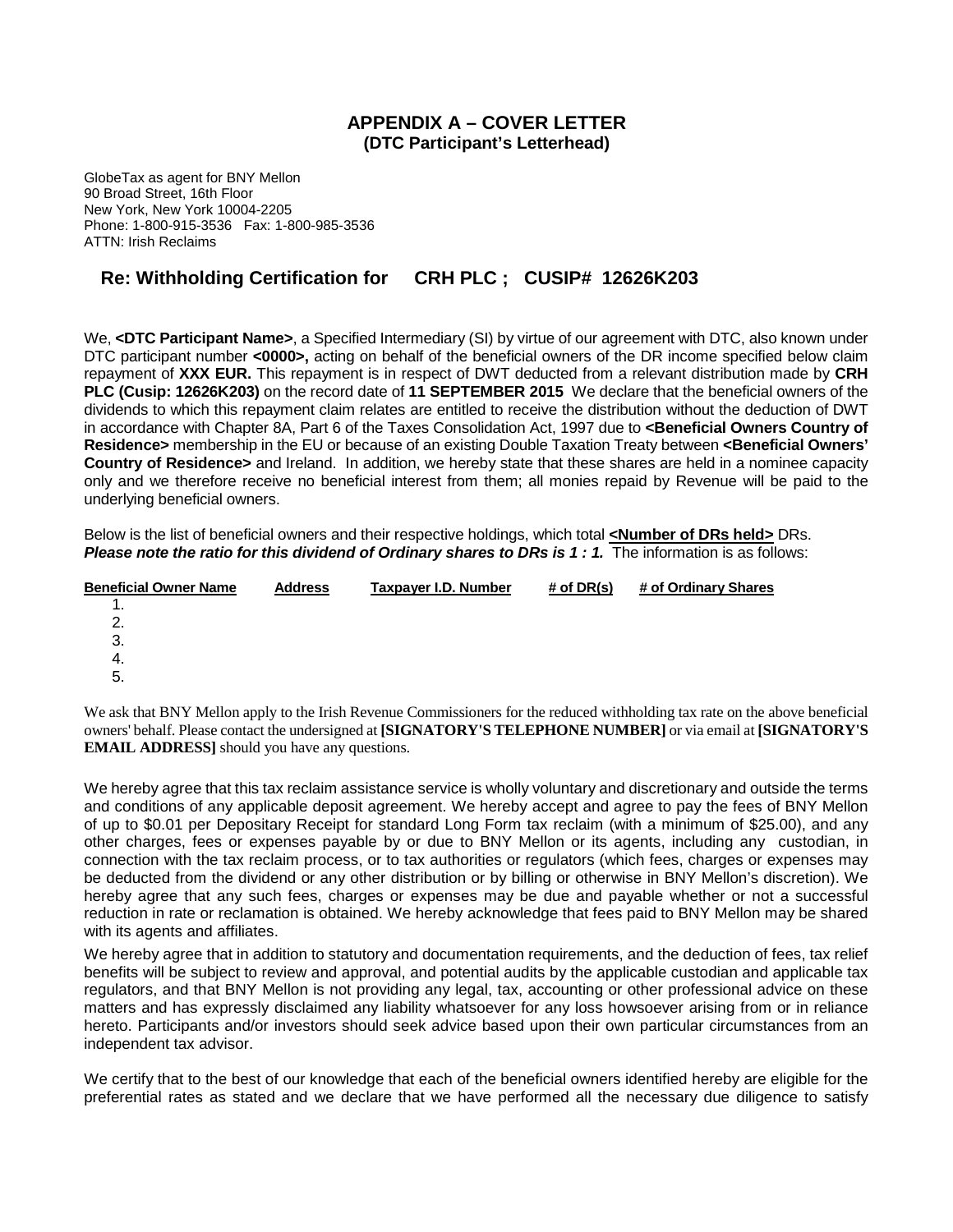ourselves as to the accuracy of the information submitted to us by these beneficial owners.

We will be fully liable for any and all claims, penalties and / or interest, including without limitation, any foreign exchange fluctuations associated therewith. BNY Mellon shall not be liable for the failure to secure any tax relief. We expressly agree that BNY Mellon and its agents or affiliates shall not have any liability for, and we shall indemnify, defend and hold each of BNY Mellon and its agents and affiliates harmless from and against, any and all loss, liability, damage, judgment, settlement, fine, penalty, demand, claim, cost or expense (including without limitation fees and expenses of defending itself or enforcing this agreement) arising out of or in connection herewith.

Sincerely,

<Signature of authorized signatory for DTC Participant>

### **[NAME AND TITLE OF AUTHORIZED OFFICER FOR DTC PARTICIPANT]**

PAYMENT ADDRESS: